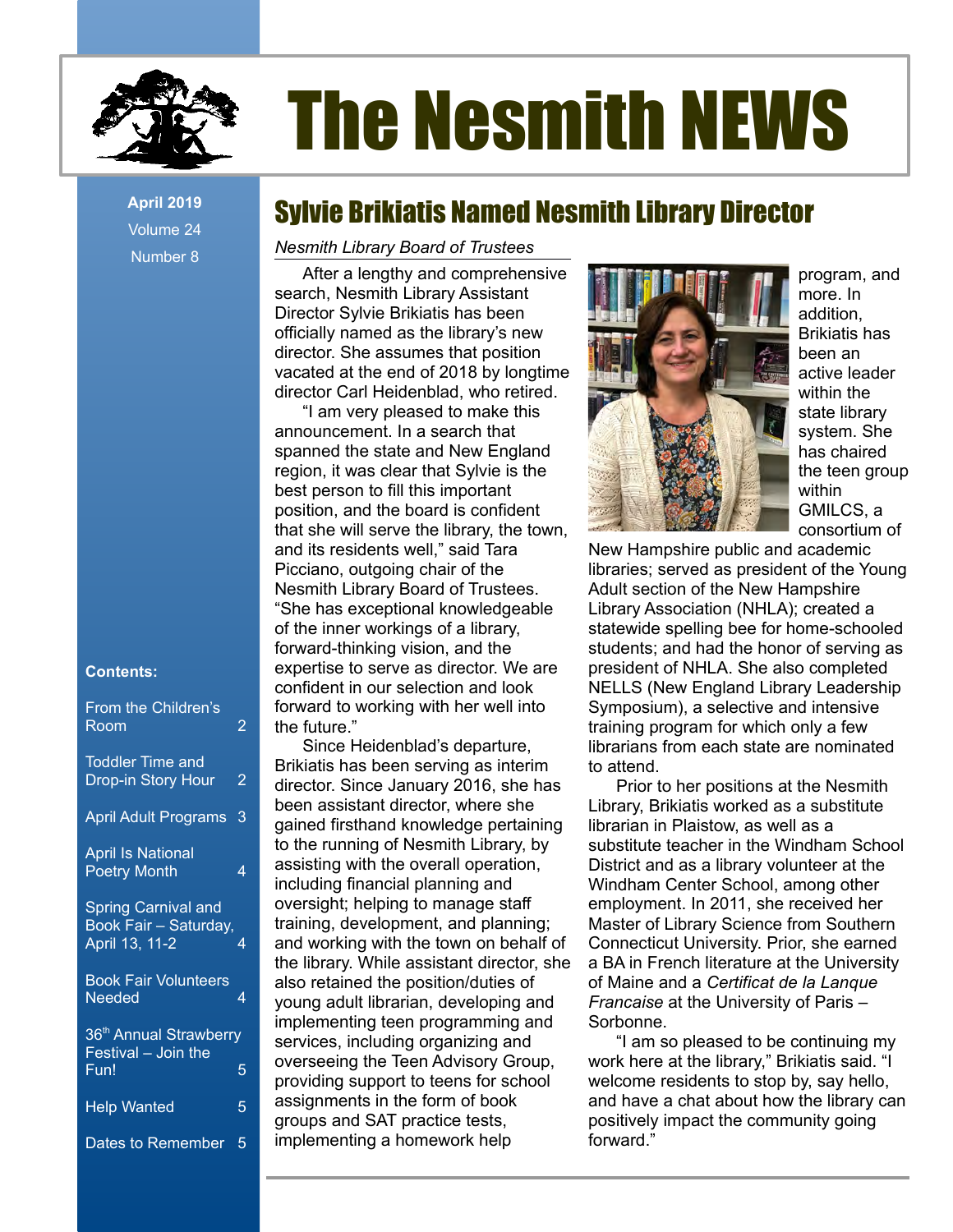# From the Children's Room

*Sylvie Brikiatis, Library Director*



forever imagine program share

Back by popular demand, the Nesmith Library will be running the Intro to Scratch Coding for grades three to five. Several high school National Honor Society volunteers will introduce children to the basics of Scratch. Scratch is an online coding platform intended to teach the basic concepts of computer programming. With Scratch, students can program their own interactive stories, games, and animations. Scratch helps young people learn to think creatively, reason systematically, and work collaboratively.

The library will host three 45 minute sessions on Tuesday, April 23. Each session is identical. Students should sign up for the time slot that works best for them: 11:00 a.m., 1:00 p.m., or 2:00 p.m.

Space is limited and registration is required. Stop by the front circulation desk, or call the library at 432-7154 to register. For more information on the program, please ask for Sylvie Brikiatis.

> **Children's Movie Matinee Wednesday, April 24** Join us for a movie where our

favorite nanny returns to the screen. The movie is rated PG, and runtime is two hours and 10 minutes. Feel free to bring a friend, and meet us in the multipurpose room for a 1:00 p.m. movie start time. Popcorn and beverages will be provided. For more information or movie title, please call the library at 432- 7154. No registration is required. Recommended for ages four and up.



# Toddler Time and Drop-in Story Hour

#### *Karen Frey, Circulation Coordinator*

### **Toddler Time**

Spring is blooming and the next session of Toddler Time will be starting! Toddler Time is a drop-in program for children ages 18 months to three years, accompanied by a favorite adult.

The program is offered on Monday mornings, and you choose either the 9:30 or 10:30 session to attend. No registration is required. Toddler Time lasts approximately 25 minutes, featuring books, songs, and movement activities. This is followed by time for social interaction and play.

The following dates have been scheduled: April 1, 8, 15, and 29; May 6, 13, and 20.



### **Drop-in Story Hour**

Story Hour is a drop-in program for children ages three to six years featuring books, songs, and a simple craft. Story Hour meets on Tuesdays at 1:00 p.m. and Wednesdays at 10:00 a.m. Please choose only one session to attend.

This program is geared toward the child who can separate independently from a parent or guardian to participate on his/her

own. A parent or other designated adult must stay in the library during Story Hour. Story Hour is for Nesmith Library card holders only. No registration required.

The following dates have been scheduled:

> Tuesdays at 1:00 p.m. April 2, 9, 16, and 30 May 7, 14, and 21

Wednesdays at 10:00 a.m. April 3, 10, and 17 May 1, 8, 15, and 22

NOTE: We do not meet during Windham school vacation week for both Toddler Time and Drop-in Story Hour.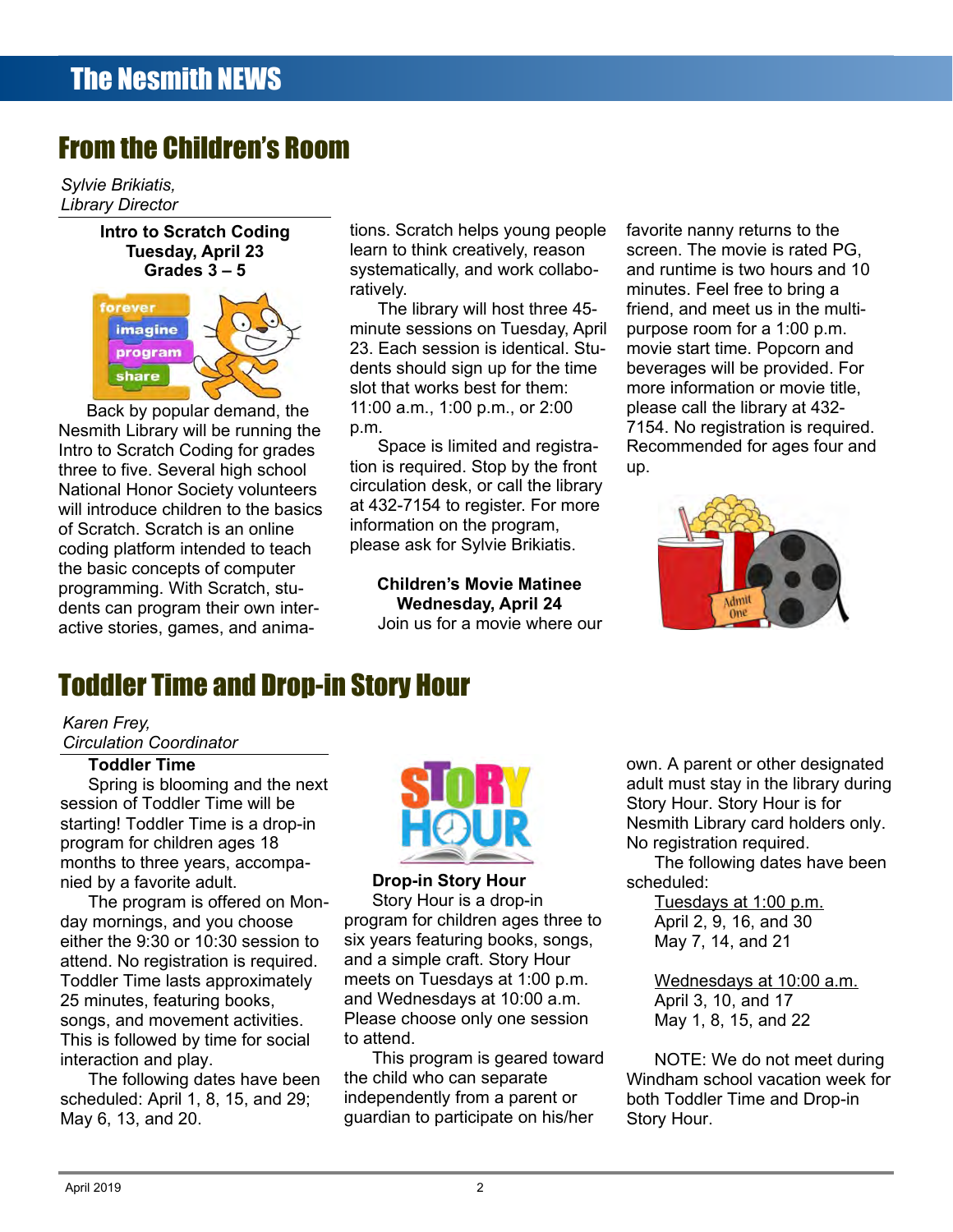# April Adult Programs

*Maria Schroeter, Reference Librarian*

### **TV's Golden Age of Candlepin Bowling**



"Hold on to your tray tables, boys and girls!" This was the Saturday lunchtime rally cry from legendary Channel 5 sportscaster Don Gillis. Every week for nearly four

decades, families slurped tomato soup and crunched on grilled cheese sandwiches while the world's best candlepin bowlers performed otherworldly feats for over 200,000 TV viewers. *Candlepin Bowling*, often the top-rated Boston sports show of the week, made names like Czernicki, Olszta, and Jutras as familiar as Bird, Yastrzemski, and Orr.

On Tuesday, April 2 at 6:00 p.m., come listen to Mike Morin talk about his new book, *Lunch with Tommy and Stasia: TV's Golden Age of Candlepin Bowling*. His book is the first behind-the-scenes look at what made these stars tick. Morin watched hundreds of hours of classic TV matches, and then sought out the bowlers to uncover what really happened on (and off) the lanes. As a TV co-host of nearly 300 candlepin bowling episodes in Boston and New Hampshire, Morin got to know the players personally. They didn't hold back as they shared their stories, many never heard before.

Stories like: Mike Sargent wins a big-money purse match but instead gets paid with something he never expected; Tom Olszta's discarded, muddy bowling balls make a surprise appearance courtesy of Santa; Hollywood celebrities love candlepins – just ask Eve "Jan

Brady" Plumb, Will Ferrell, and *The Simpsons*' executive producer Matt Selman.

Raised in Detroit, Mike Morin discovered candlepins later in life and quickly became interested in the stars whose stories made the game so compelling. A retired radio host and candlepin TV broadcaster, Morin continues to bowl candlepins in New Hampshire, where he lives with Barbara and their dog, Basia.

Follow *Lunch with Tommy Stasia: TV's Golden Age of Candlepin Bowling* on Facebook: [www.face](http://www.facebook.com/CandlepinBowlingBook) [book.com/CandlepinBowlingBook](http://www.facebook.com/CandlepinBowlingBook).

This event is free, open to the public ages 13 and up, and registration is required. Call 432-7154 to register, or for more information.

### **Hat Trick: Balancing Family, Self-Development, and Career**



Have you ever felt overwhelmed with "trying to have it all" or been frustrated by not being able to achieve "perfection?" Join us on Wednesday, April 10 at 6:00

p.m., as Valerie Roman discusses her new book, *Hat Trick: The Essential Playbook for Career, Family, and Personal Balance*. The hat trick—a term taken from ice hockey—is scoring three goals in the game of life with family, self-development, and a fulfilling career. This invaluable guide will empower women in their personal pursuit of the hat trick. It is aimed at women motivated to keep all three goals going in their busy lives. *Hat Trick* offers a toolbox of techniques for everything from cultivating healthy habits to organizing closets, from running a

meeting to raising ethical kids, from simplifying life with technology to working with other women. In a fun and fact-filled playbook about juggling family, career, and personal well-being, Valerie, with genuine warmth and humor, shares her decades of experience and her lifelong library of advice culled from magazines, books, the Internet, and television. Her goal? To help a new generation of women be all that they aspire to be. Valerie has gathered a lifetime of lessons learned and a stockpile of successes to help other women become their best selves, advance their careers, and nurture happy families. What separates her advice from tips shared by celebrity goddesses is that her information is organized by problem, offering solutions to office dilemmas, regimens for personal health, and suggestions for stress relief.

After graduating from Wellesley College, Valerie Roman worked full time in the technology management field for more than 30 years. She was the first chief of systems analysis and design for the Census Bureau in Washington, D.C.; the first technology director for the City of Cambridge, Massachusetts; and is a former director of technology for Phillips Academy in Andover, Massachusetts. She continues to consult for municipalities and schools throughout New England. Her passions include sports—as a lifelong fan of all Boston teams and politics. She is married and a mother of two grown sons, and lives in New Hampshire. Learn more about Valerie and her book at [www.valerieroman.com](http://www.valerieroman.com/).

This event is free, open to the public ages 16 and up, and registration is required. Call 432-7154 to register, or for more information.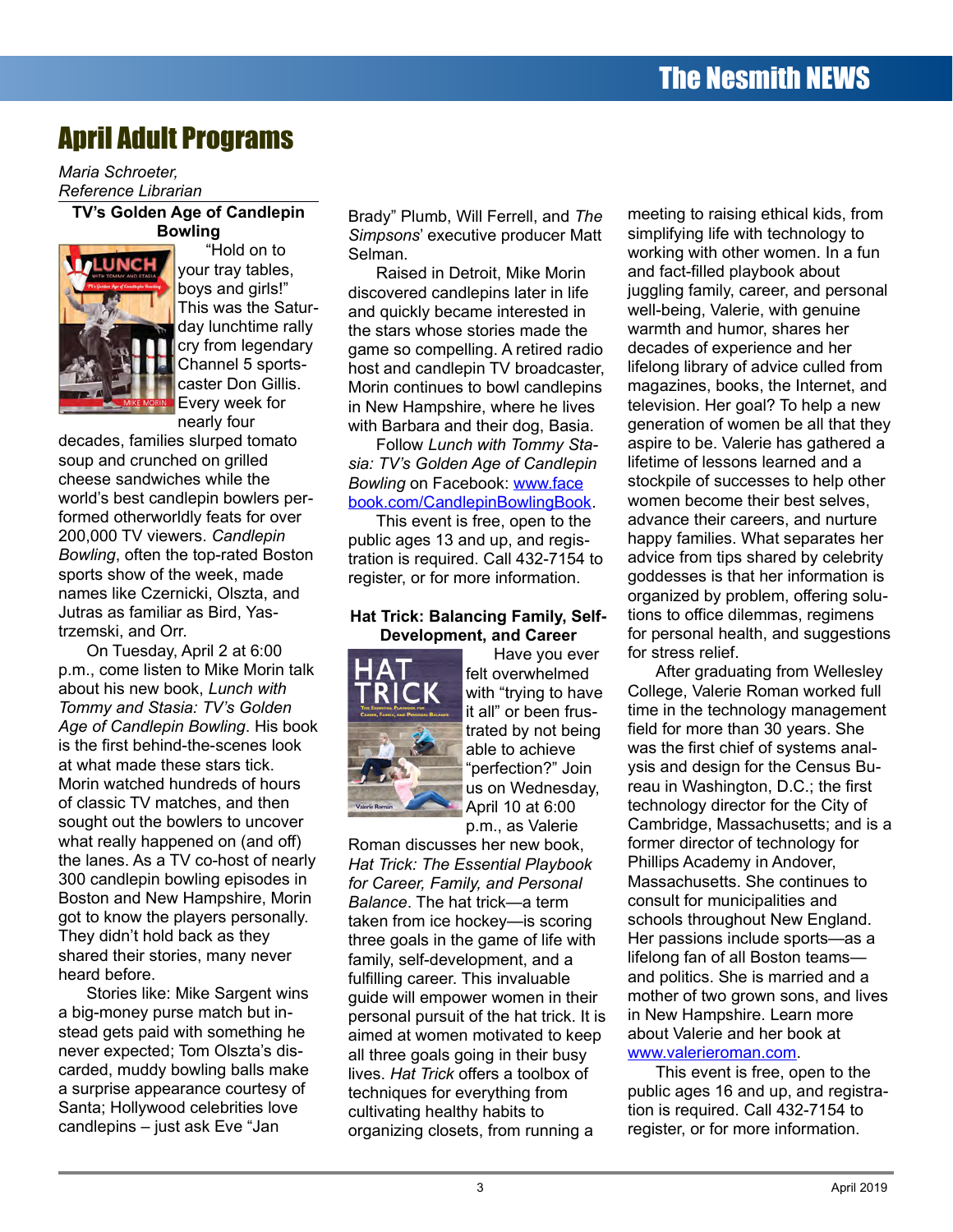# April Is National Poetry Month

#### *Diane Mayr, Assistant Library Directory*

You may have noticed that poetry is popping up in unexpected places like subway placards, along outdoor walking paths, on restaurant napkins. It's a trend that continues to grow, and one of the reasons is National Poetry Month. Since 1996, the National Academy of American Poets https://www.poets.org/ has sponsored a month-long celebration of poetry each April.

We hope you'll celebrate NPM April 2019 along with us. In the year since the last NPM, we have added a variety of new poetry books to our collections, including these:

Anderson, Laurie Halse. *SHOUT: A Poetry Memoir*. [YA B AND, also eBook]

Heard, Georgia. *Boom! Bellow! Bleat!: Animal Poems for Two or More Voices*. [J 811.54 HEA] *IMPERFECT: Poems About Mistakes: An Anthology for Middle Schoolers*. [YA 811.6 IMP] Pastan, Linda. *A Dog Runs Through It: Poems*. [811.54 PAS] *Sing a Song of Seasons*. [J 808.81 SIN]

Walker, Alice. *Taking the Arrow Out of the Heart: Poems*. [eBook]

Sadly, in the past year we have lost one of the most popular poets of the last few decades—Mary Oliver. Oliver's poetry was accessible to most people since she acknowledges and appreciates the world in which we all exist. She said, "Poetry is one of the ancient

arts, and it began as did all the fine arts, within the original wilderness of the earth." Find her work in 811.54 OLI.



# Spring Carnival and Book Fair – Saturday, April 13, 11-2

### *Rachel Deandrea, FLOW Publicity*

Do your kids like carnivals? We do too! Do you like book fairs? Well, then this is the event for you! We are packing the library full of carnival games, music, snacks, crafts, prizes, balloon creations by Michelle Tieman (BalloonsbyMichelle), a HUGE

book fair, and so much more! At noon, we will have the one and only Joe from Simple Solutions with his high-powered Balloon Show! Afterwards, be sure to stick around, because those lovable, adorable animals from Curious Creatures will be at the library at 1:00 p.m. for a

live animal show! This is all FREE for all of you because this event is sponsored by the Friends of the Library of Windham (FLOW). Donations are appreciated. We hope to see you there on Saturday, April 13 between 11:00 a.m. and 2:00 p.m.!

# Book Fair Volunteers Needed

### *Rachel Deandrea*

FLOW Winter Book Fair 2019 is fast approaching! We still need volunteers especially to set up the multipurpose room on April 11, to bring books downstairs, and Saturday afternoon closing to bring

unsold books back upstairs! The book fair is our biggest fundraiser, and any time you have available would be greatly appreciated. Sign up at [https://www.signupgenius.co](https://www.signupgenius.co/)  [m](https://www.signupgenius.com/)[/go/10c0c4baca62aaafa7-flow.](https://www.signupgenius.com/go/10c0c4baca62aaafa7-flow)